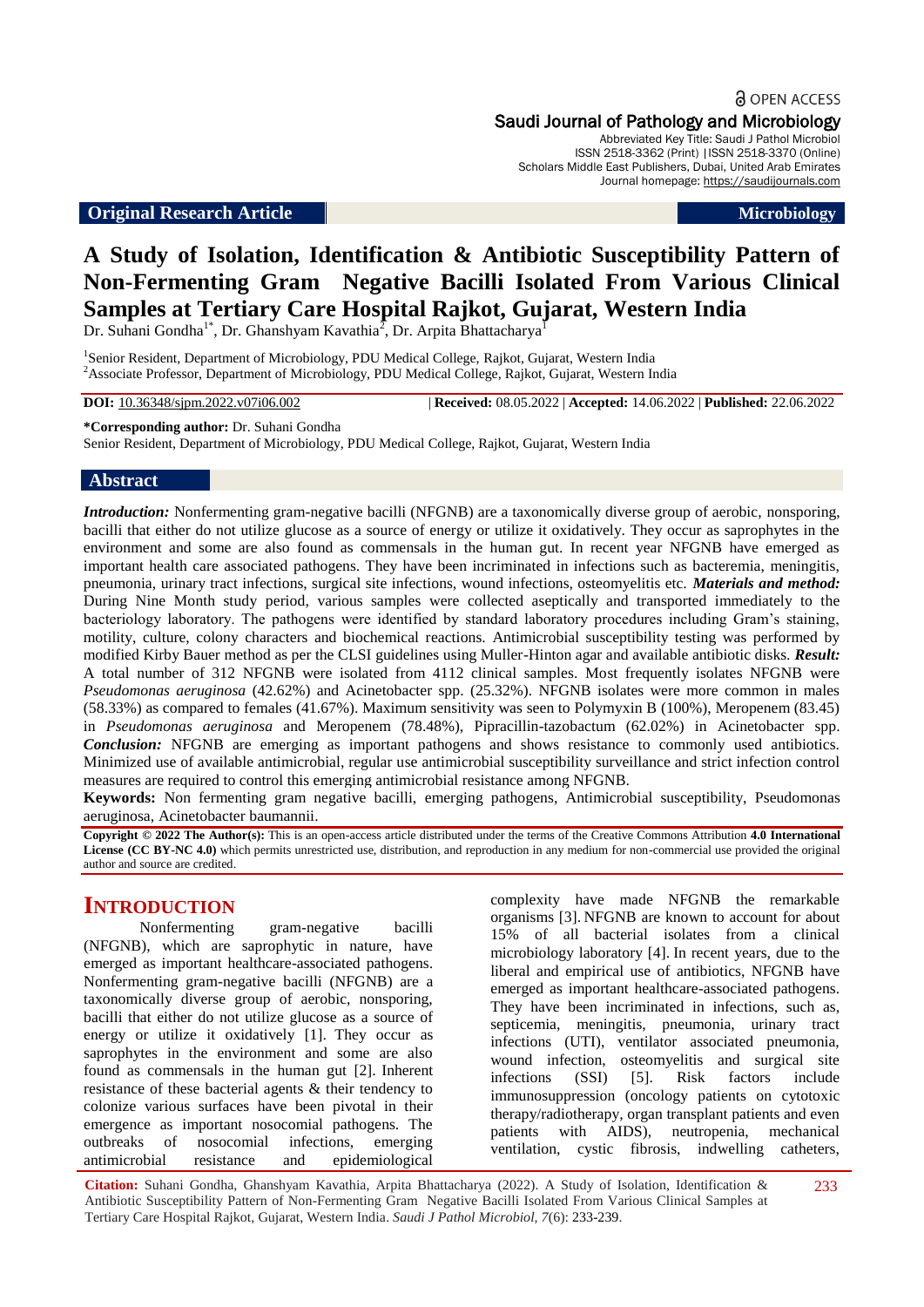invasive diagnostic and therapeutic procedures. Prolonged hospital stay broad spectrum antibiotic use and underlying host factors are the best predictors of outcome [6]. The most commonly occurring non fermentative gram negative bacilli are Pseudomonas spp., Acinetobacter spp., Alkaligenes spp., Stenotrophomonas maltophilia, Burkholderia cepacia complex (BCC). Currently *Pseudomonas aeruginosa*  and *Acinetobacter baumannii* are the most commonly isolated nonfermenters pathogenic for humans. Infections caused by other species are relatively infrequent [7]. Multidrug resistances is common and increasing among NFGNB and they are known to produce extended spectrum beta lactamases (ESBL's) and metallo beta lactamases (MBL's) [8]. As Pseudomonas and Acinetobacter are the most predominantly isolated NFGNB so carbapenem resistance among them is of major concern. Carbapenemase activity in A.baumannii is mainly due to carbapenem-hydrolyzing class D b-lactamases (CHDLs) that is mostly specific for this species. These enzymes belong to 3 unrelated groups of clavulanic acid resistant b-lactamases represented by OXA-23, OXA-24, and OXA-58 that can be either plasmid or chromosomally encoded [9]. In case of P.aeruginosa the dominant mechanism of carbapenem resistance is loss of carbapenem specific porin OprD2 [10]. Due to rampant use of antibiotics most of these organisms are now resistant to many routinely used antibiotics causing prescription failure [11]. Hence, this study was undertaken to isolate and identify NFGNB and also to characterize the antibiotic susceptibility pattern at a tertiary care hospital.

## **OBJECTIVES**

To Isolate and identify non fermenters gram negative bacilli and to study antimicrobial susceptibility pattern of non fermenters garm negative bacilli isolates from various clinical specimens.

#### **MATERIAL AND METHODS**

The Cross sectional study for isolation, identification and antibiotic susceptibility testing of Non-fermenting gram negative bacilli from various clinical specimen in tertiary care hospital was carried out in Department of Microbiology, P.D.U Medical college and Hospital, Rajkot, Gujarat, India for a period of nine month (April 2019 to Dec 2019). During this study, the study population comprised of all hospitalized patients, OPD & ICU patients. Various

clinical samples like blood, pus, wound swabs, urine, sputum, ear swab & endotracheal secretions were collected in sterile container, irrespective of their age and sex & sent to the Microbiology laboratory along with the requisition forms filled with relevant clinical details of patients & processed as per the standard guidelines. During this period 4,112 samples were received and processed at bacteriology laboratory. Samples were inoculated on Nutrient Agar, Blood Agar and MacConkey Agar plates. Samples for blood culture were collected in BHI broth (Adult & Paediatric). Urine specimens were inoculated by semi-quantitative method. All the inoculated plates were incubated aerobically at 37.C in incubator for overnight (16-18 hrs). At the same time a smear was made on clean glass slides for gram staining for provisional identification. They were examined for pus cells and different morphological forms of microorganisms. The isolates were identified by standard microbiological techniques by studying their colony characteristics (size, shape, elevation, margin, surface, opacity, consistency, pigment production), morphology & biochemical reaction like Catalase, Oxidase test, Indole, Methyl red, Voges Proskauer, Citrate utilization test, Urease test and Triple sugar iron Test, Oxidation/fermentation for glucose, lactose, xylose, mannitol and maltose (Hugh and Leifson's media), Lysine and Ornithine decarboxylase and Arginine dihydrolase activity, ONPG test, Esculin test. Antibiotic susceptibility testing was done by Modified Kirby Bauer's disc diffusion method as per CLSI guidelines 2019 using commercially available discs [12].

## **RESULT**

Total number of 312 non fermentative gram negative bacilli (NFGNB) isolated from the processed 4112 clinical specimen with isolation rate of 7.59%. Out of 4112 samples processed, 43 (10.48%) were from (ICU), 242 (8.09%) isolates were from Inpatient department and 27 (3.79%) isolates were from Outpatient department. Higher percentage of NFGNB starins were found in ICU compared to IPD & OPD.

NFGNB isolates were slightly higher in male (58.33%) than in females (41.67%). Maximum No. of cases were observed in the age group 31-40 (24.36%), 41-50 (16.67%), 51-60 (14.10%) followed by 21-30  $(12.18\%)$  & then <1 age group  $(11.85\%)$ . Maximum No. of cases observed in the age group 31-50 (41.03%).

| Twore 1, $\log c$ as octaved which below the $\ln c$ and $\log c$ |              |                |           |  |  |
|-------------------------------------------------------------------|--------------|----------------|-----------|--|--|
| Age Groups (days, years)                                          | Gender       | Total $(\% )$  |           |  |  |
|                                                                   | Male $(\% )$ | Female $(\% )$ |           |  |  |
| $\leq$ 1                                                          | 17(9.34)     | 20(15.38)      | 37(11.85) |  |  |
| $1 - 10$                                                          | 8(4.39)      | 6(4.62)        | 14(4.49)  |  |  |
| $11 - 20$                                                         | 12(6.59)     | 3(2.31)        | 15(4.81)  |  |  |
| $21 - 30$                                                         | 20(10.99)    | 18(13.84)      | 38(12.18) |  |  |
| $31-40$                                                           | 35(19.23)    | 41(31.54)      | 76(24.36) |  |  |

**Table 1: Age & Gender wise Distribution (n=312)**

© 2022 |Published by Scholars Middle East Publishers, Dubai, United Arab Emirates 234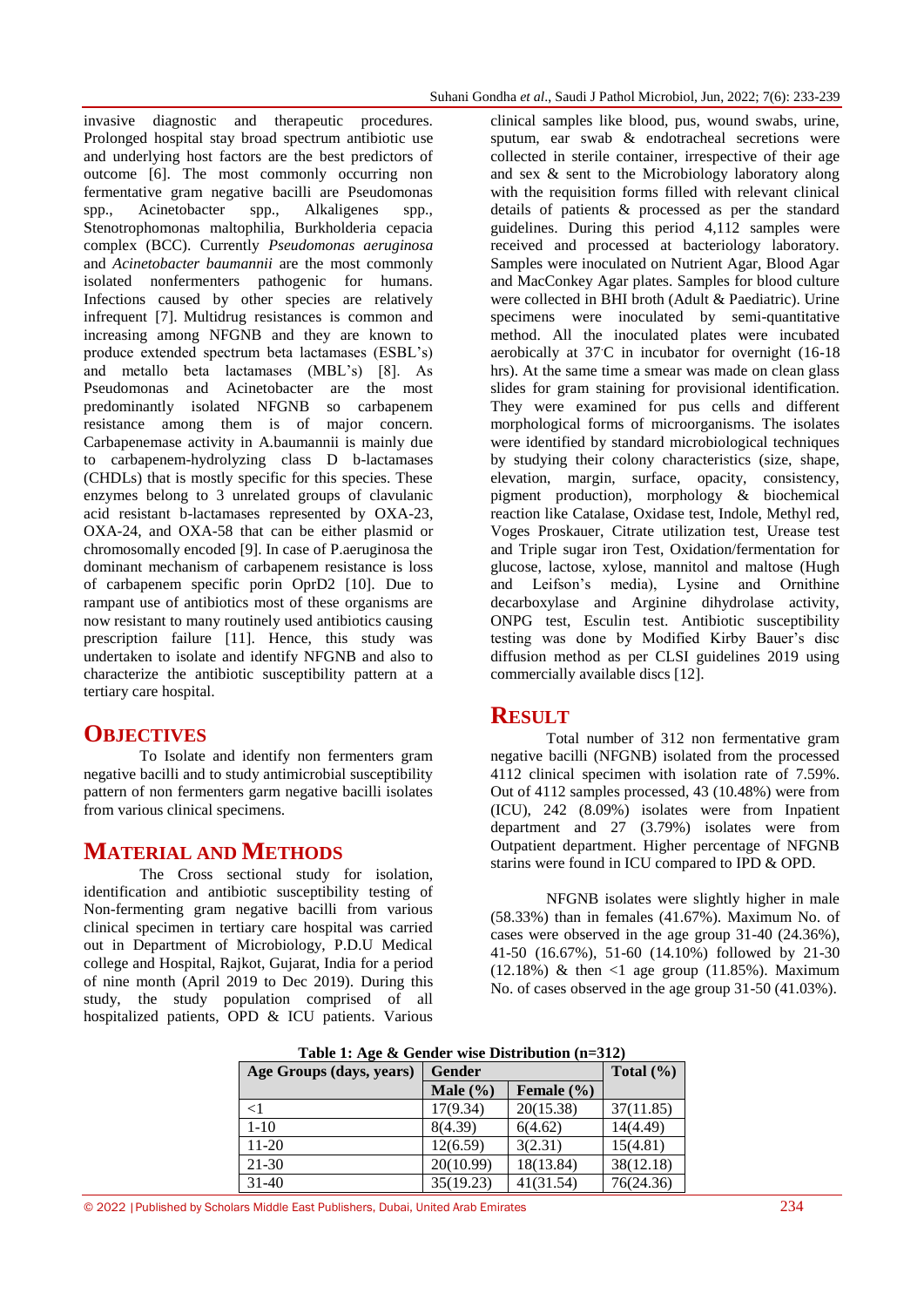| Age Groups (days, years) | Gender       | Total $(\% )$  |           |
|--------------------------|--------------|----------------|-----------|
|                          | Male $(\% )$ | Female $(\% )$ |           |
| $41-50$                  | 38(20.88)    | 14(10.77)      | 52(16.67) |
| 51-60                    | 31(17.03)    | 13(10.00)      | 44(14.10) |
| 61-70                    | 13(7.14)     | 12(9.23)       | 25(8.01)  |
| >71                      | 8(4.39)      | 3(2.31)        | 11(3.52)  |
| Total                    | 182(58.33)   | 130(41.67)     | 312(100)  |

Suhani Gondha *et al*., Saudi J Pathol Microbiol, Jun, 2022; 7(6): 233-239

Majority of NFGNB were isolates from Pus 211 (65.62%), followed by Blood 51(16.34%) & Sputum 20(6.41%). Significantly higher number of NFGNB was isolates from Pus. Because increasing

patient acuity level, chronically ill patient who harbour antibiotic resistant bacteria & frequent use of broad spectrum antibiotics.

| Sr. No         | <b>Specimen</b> | <b>No. of Specimens</b> | NFGNB isolates (%) |
|----------------|-----------------|-------------------------|--------------------|
|                | Pus             | 2458                    | 211(65.62)         |
| 2              | Ascitic fluid   | 92                      | 02(0.64)           |
| $\overline{3}$ | Pleural fluid   | 298                     | 10(3.20)           |
| $\overline{4}$ | Sputum          | 488                     | 20(6.41)           |
| 5              | Swab            | 155                     | 08(2.56)           |
| 6              | Urine           | 163                     | 10(3.20)           |
|                | <b>Blood</b>    | 458                     | 51(16.34)          |
| <b>TOTAL</b>   |                 | 4112                    | 312                |

Out of 312 isolates, most frequently isolates NFGNB were *Pseudomonas aeruginosa* 133 (42.62%) followed by Acinetobacter spp.79 (25.32%). Others

NFGNB isolated were Pseudomonas spp.51 (16.34%) & *Acinetobacter baumannii* 49 (15.70%).



**Figure 1: Non Fermentative Gram Negative Bacilli Isolates**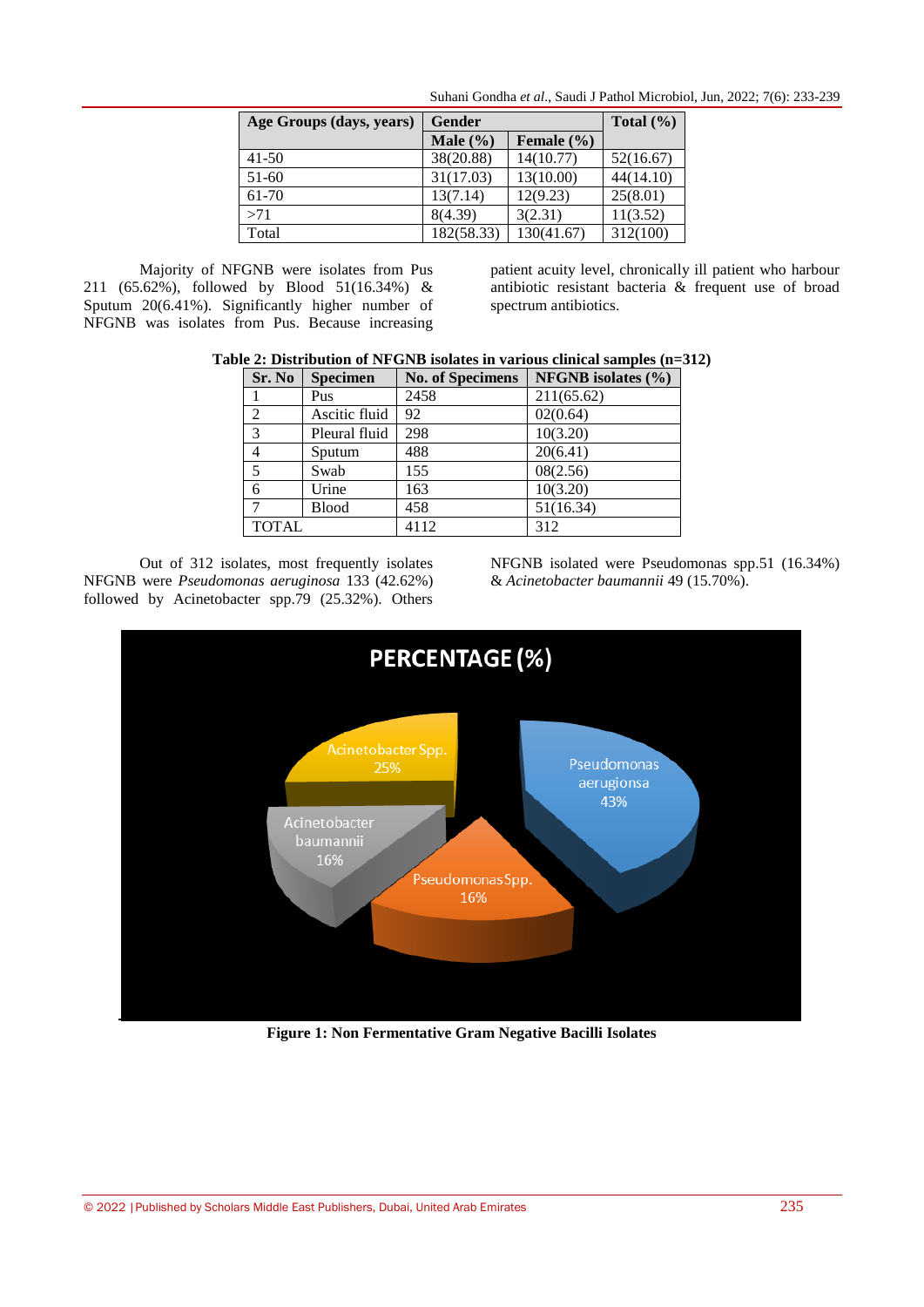

**Figure 2: Distribution of Various NFGNB Species in Different Clinical Samples**

Maximum sensitivity of *Acinetobacter baumannii* was seen to Meropenem (91.83%) followed by Pipracillin-tazobactum (73.46%), Tetracycline (59.18%), Levofloxacin (36.73%). Maximum Resistance to Cefotaxime (93.88%) followed by Ceftazidime (91.84%). NFGNB isolates from Urine showed 66.67 % resistance to Norfloxacin and 33.33% resistance to Nitrofurantoin.

Maximum sensitivity of Acinetobacter spp. was seen to Meropenem (78.48%), followed by Pipracillin-tazobactum (62.02%), Tetracycline (58.22%).Maximum resistance was observed to Cefotaxime (93.68%) followed by Ceftazidime  $(92.41\%)$  & Cefepime  $(89.88\%)$ . NFGNB isolates from Urine showed 75% resistance to Nitrofurantoin and 25% resistance to Norfloxacin.

Maximum sensitivity of *Pseudomonas aeruginosa* to Polymyxin B (100%) followed by Meropenem (83.45), Aztreonam (67.66%), Pipracillintazobactum (61.65%). Maximum Resistance was observed to ciprofloxacin (71.43%) and Levofloxacin (69.93%). NFGNB isolates from Urine showed 100% resistance to Norfloxacin.

Pseudomonas spp. isolates showed 100% sensitivity to Polymyxin B followed by Meropenem (76.47%), Amikacin (58.82%), Pipracillin-tazobactum & Aztreonam (52.94%). Maximum resistance was observed to Ciprofloxacin (74.51%) followed by Levofloxacin (72.55%), Ceftazidime & Gentamicin (64.71%). NFGNB isolates from Urine showed 50 % resistance to Norfloxacin.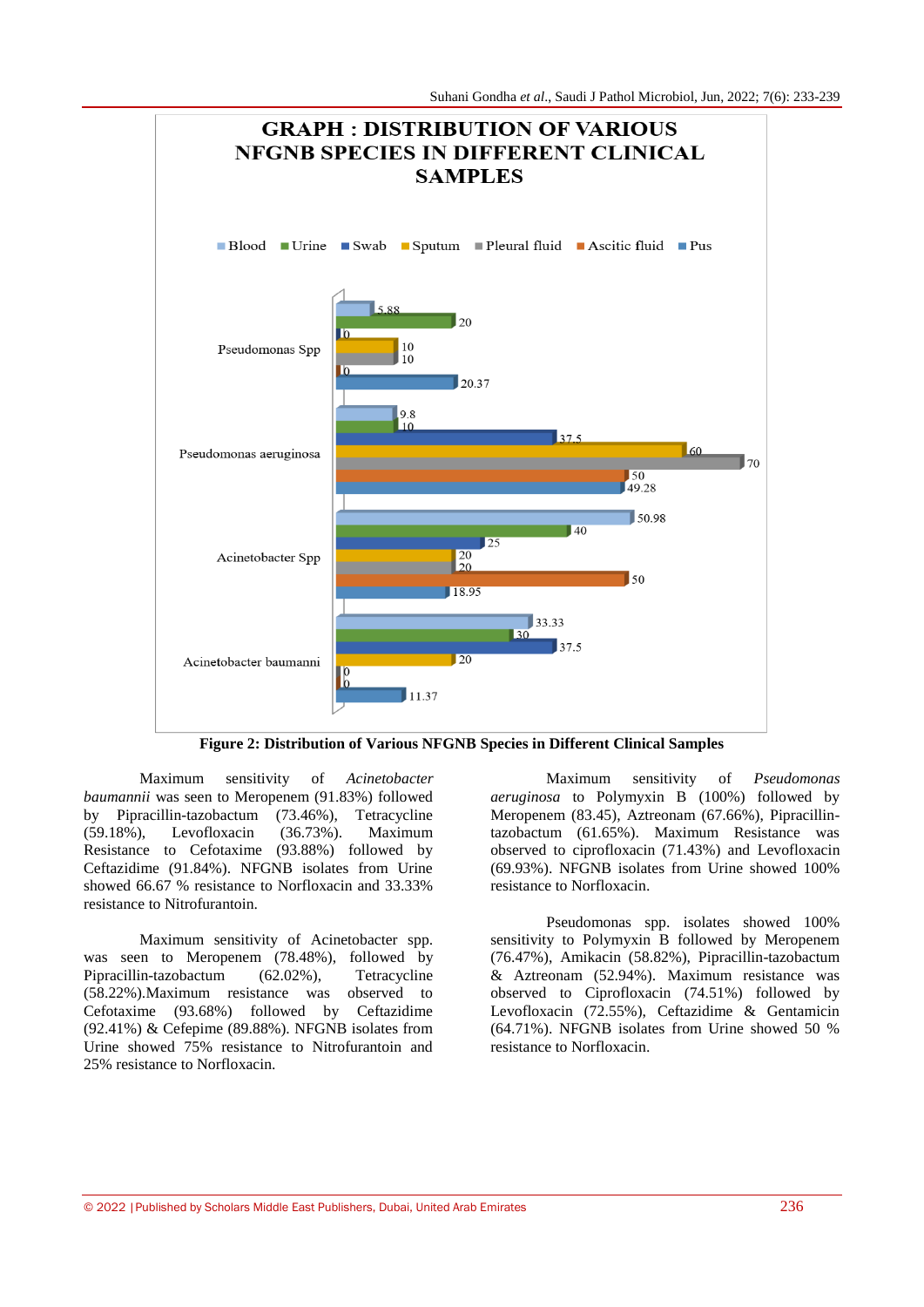Suhani Gondha *et al*., Saudi J Pathol Microbiol, Jun, 2022; 7(6): 233-239

| Table 3: Antimicrobial susceptibility pattern of Acinetobacter baumannii (n=49) & Acinetobacter spp. (n=79) |                              |                         |                   |                    |                   |
|-------------------------------------------------------------------------------------------------------------|------------------------------|-------------------------|-------------------|--------------------|-------------------|
| <b>Test/Report Group</b>                                                                                    | Antibiotic                   | Acinetobacter baumannii |                   | Acinetobacter spp. |                   |
|                                                                                                             |                              | Sensitive (%)           | Resistant $(\% )$ | Sensitive $(\% )$  | Resistant $(\% )$ |
| Group A                                                                                                     | Meropenem (MRP)              | 45 (91.93)              | 4(8.17)           | 62 (78.48)         | 17(21.52)         |
|                                                                                                             | Levofloxacin (LV)            | 18 (36.73)              | 31(63.27)         | 16(20.25)          | 63 (79.75)        |
|                                                                                                             | Ciprofloxacin (CIP)          | 7(14.28)                | 42 (85.72)        | 10(12.65)          | 69 (87.35)        |
|                                                                                                             | Ceftazidime (CAZ)            | 4(8.16)                 | 45 (91.84)        | 6(7.59)            | 73 (92.41)        |
|                                                                                                             | Ampicilin/Salbactum (A/S)    | 16(32.65)               | 33 (67.35)        | 25(31.64)          | 54 (68.36)        |
|                                                                                                             | Gentamicin (GM)              | 11(22.44)               | 38 (77.56)        | 21 (26.58)         | 58 (73.42)        |
| Group B                                                                                                     | Amikacin (AK)                | 14 (28.57)              | 35 (71.43)        | 25(31.64)          | 54 (68.36)        |
|                                                                                                             | Pipracillin-Tazobactum (PIT) | 36 (73.46)              | 13 (26.54)        | 49 (62.02)         | 30 (37.98)        |
|                                                                                                             | Cefotaxime (CTX)             | 3(6.12)                 | 46 (93.88)        | 5(6.32)            | 74 (93.68)        |
|                                                                                                             | Cefepime (CPM)               | 6(12.24)                | 43 (87.76)        | 8(10.12)           | 71 (89.88)        |
|                                                                                                             | Cotrimoxazole (COT)          | 12(24.48)               | 37 (75.72)        | 23(29.11)          | 56 (70.89)        |
| Group C                                                                                                     | Tetracycline (TE)            | 29 (59.18)              | 20(40.82)         | 46 (58.22)         | 33 (41.78)        |
| Group U                                                                                                     | Norfloxacin (NX)             | 1(33.33)                | 2(66.67)          | 3(75)              | 1(25)             |
|                                                                                                             | Nitrofurantoin (NIT)         | 2(66.67)                | 1(33.33)          | 1(25)              | 3(75)             |

**Table 4: Antibiotic susceptibility pattern of** *Pseudomonas aeruginosa* **(n=133) & Pseudomonas spp. (n=51)**

| <b>Test/Report Group</b> | <b>Antibiotic</b>            | Pseudomonas aeruginosa |                   | Pseudomonas spp. |                   |
|--------------------------|------------------------------|------------------------|-------------------|------------------|-------------------|
|                          |                              | Sensitive $(\% )$      | Resistant $(\% )$ | Sensitive (%)    | Resistant $(\% )$ |
| Group A                  | Ceftazidime (CAZ)            | 53 (39.84)             | 80(60.16)         | 18 (35.29%)      | 33 (64.71%)       |
|                          | Gentamicin (GM)              | 51 (38.34)             | 82 (61.66)        | 18 (35.29%)      | 33 (64.71%)       |
| Group B                  | Meropenem (MRP)              | 111 (83.45)            | 22(16.55)         | 39 (76.47)       | 12(23.53)         |
|                          | Amikacin (AMK)               | 61 (45.86)             | 72 (54.14)        | 30(58.82)        | 21 (41.18)        |
|                          | Pipracillin-Tazobactum (PIT) | 82 (61.65)             | 51 (38.35)        | 27 (52.94)       | 24 (47.06)        |
|                          | Levofloxacin (LV)            | 40(30.07)              | 93 (69.93)        | 14 (27.45)       | 37 (72.55)        |
|                          | Ciprofloxacin (CIP)          | 38 (28.57)             | 95 (71.43)        | 13 (25.49)       | 38 (74.51)        |
|                          | Cefepime (CPM)               | 61 (45.86)             | 72 (54.14)        | 19 (37.25)       | 32(62.75)         |
|                          | Aztreonam (AC)               | 90(67.66)              | 43 (32.34)        | 27 (52.94)       | 24 (47.06)        |
| Group O                  | Colistin/Polymyxin B         | 133 (100)              | $\theta$          | 51 (100)         | $\theta$          |
| Group U                  | Norfloxacin (NX)             | 0                      | 1(100)            | 1(50)            | 1(50)             |

## **DISCUSSION**

The non fermentative gram negative bacilli (NFGNB) are widely distributed in nature as a saprophyte or as commensals to man. They have now emerged as important healthcare-associated and opportunistic pathogens due to their frequent isolation from clinical materials and their association with various diseases.

In present study NFGNB isolation rate was 7.59%. Our study nearly correlates with study by, Madkey and Gajbhiye *et al*., [13], which reported isolation rate of 5.19% and a study by Sudha Krishnan [14], which reported a total of 10.2% NFGNB isolates from all clinical specimens. In our study, NFGNB were isolated 43(10.48%) in ICU, 242(8.09%) in IPD and 27(3.79%) in OPD. Our observations correlate with the study by Madkey and Gajbhiye *et al*., NFGNB strains were found in ICU (20.24%) compared to IPD (11.40%) and OPD (5.94%) [13]. A Malini *et al*., they were isolated in ICU (8.47%), in IPD (6.92%) and in OPD (2.45%) [15].

In our study, NFGNB were slightly higher in Male 182(58.33%) than in females 130(41.67%). Male

preponderance was also seen in other studies. In a study by Jitendra *et al*., they were isolated 56.92% in Male and 43.07% in Female [16]. A Malini *et al*., they were isolated 68% in Male and 32% in Female [15].

Our study shows that Majority of NFGNB were isolates from Pus 211 (65.62%), followed by Blood 51(16.34%), Sputum (6.41%), Urine (3.20%). Our study are comparable with study by M. Nivitha *et al*., which shows predominance of NFGNB in pus (52.3%) followed by sputum (20.9%), urine (9.9%), blood (4.7%) [17].

In the present study most frequently isolate NFGNB were *Pseudomonas aeruginosa* (42.62%) followed by Acinetobacter spp.  $(25.32\%)$ , Pseudomonas spp. (16.34%) *Acinetobacter baumannii*  (15.70%). In Sudha Krishan *et al*., *Pseudomonas aeruginosa* was the most common isolate (53.9%), followed by *Acinetobacter baumannii* (36.7%), and *Pseudomonas spp.*(6.0%), Acinetobacter spp.(3.0%) [14]. Jitendra *et al*., *Pseudomonas aeruginosa* was the most common isolate (57.14%), followed by *Acinetobacter baumannii* (24.48%), and *Pseudomonas spp.* (14.28%), Acinetobacter spp. (4.08%) [16].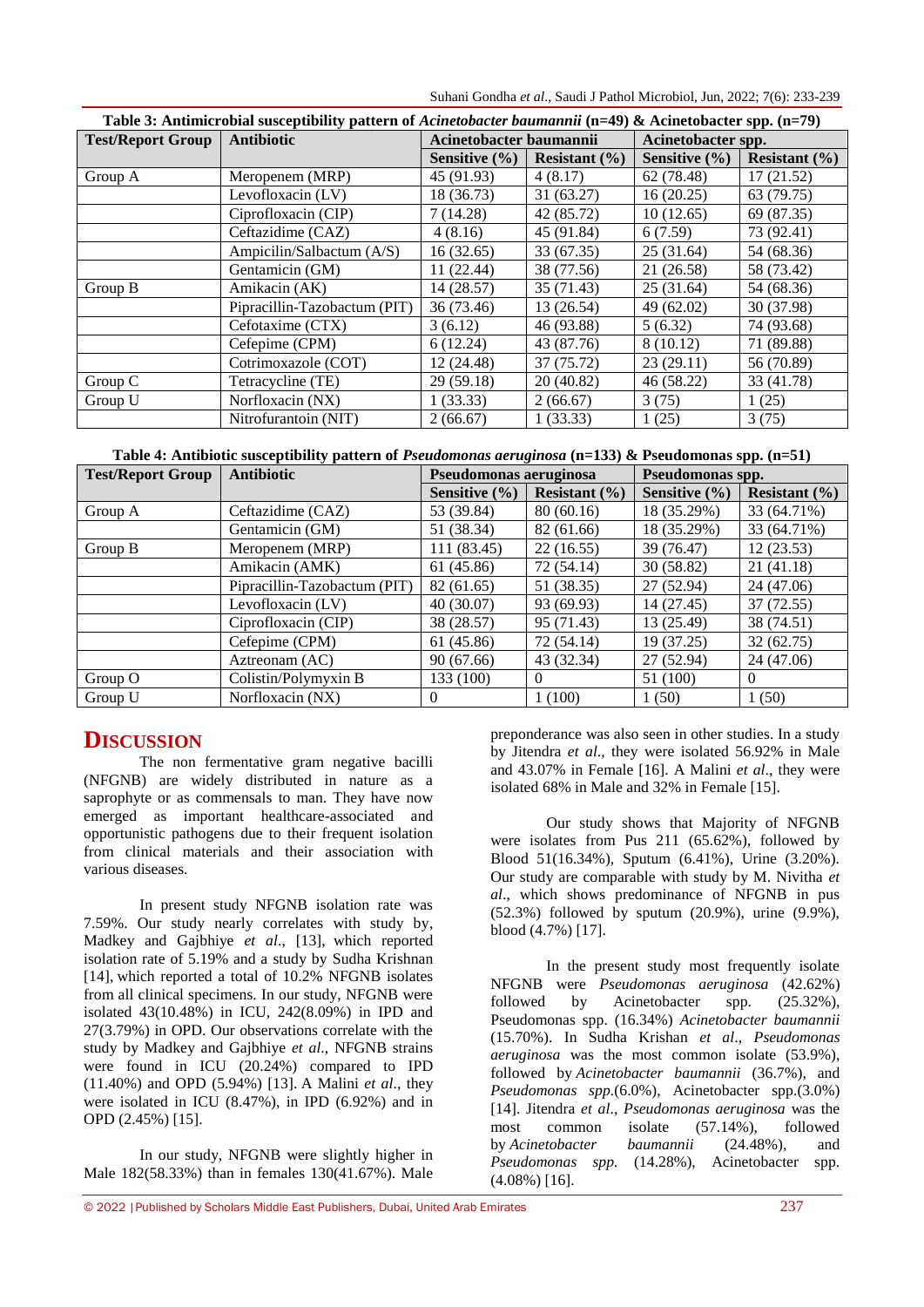Maximum sensitivity of *Pseudomonas aeruginosa* to Colistin/Polymyxin B (100%) followed by Meropenem (83.45%), Aztreonam (67.66%), Pipracillin-tazobactum (61.65%). Maximum Resistance was observed to ciprofloxacin (71.43%). In the study by M Nivitha *et al*., Pseudomoans aeruginosa highly sensitive to Colistin/Polymyxin B (100%), Meropenem (85%), Pipercillin-tazobactum (85%), Aztreonam (83%), Cefepime (74%). The highest resistance was recorded for Gentamicin (32%), Levofloxacin (31%) [17]. Pseudomonas spp. isolates showed 100% sensitivity to Colistin/Polymyxin B followed by Meropenem (76.47%), Amikacin (58.82%), Pipracillintazobactum & Aztreonam (52.94%). Juyal D *et al*., [18], Pseudomonas spp. isolates showed 100% sensitivity to Colistin/Polymyxin B followed by Meropenem (78.57%), Amikacin (71.73%), Pipracillintazobactum & Aztreonam (53.57%).

Maximum sensitivity of *Acinetobacter baumannii* was seen to Meropenem (91.83%) followed by Pipracillin-tazobactum (73.46%), Tetracycline (59.18%), Levofloxacin (36.73%).In the study by, Parimal Patel *et al*., *Acinetobacter baumannii* showed maximum sensitivity to Imipenem (72.9%) followed by Amikacin (38.8%), Doxycycline (22.3%) [19]. Maximum sensitivity of Acinetobacter spp. was seen to Meropenem (78.48%), followed by Pipracillintazobactum (62.02%). In the study by, parimal patel *et al*., Acinetobacter spp. maximum sensitivity to Imipenem & Amikacin (77.8%) [19].

## **CONCLUSION**

The present study highlighted the fact that non fermenter gram negative bacilli are emerging as important pathogens and shows resistance to commonly used antibiotics. More importantly these organisms have great potential to survive in hospital environment, so effective methods of sterilization and infection control measures like hand hygiene, using personal protective equipments, environmental cleaning, sterilization and disinfection of various instruments and devices used in Patient care and biomedical waste management should be implemented. Timely identification of nonfermenters and monitoring their susceptibility patterns will help in proper management of infections caused by them. Improved antibiotic stewardship and infection control measures should be implemented to prevent nosocomial infections and spread of drug resistant nonfermenters.

## **REFERENCES**

1. Winn W Jr, Allen S, Janda W, Koneman E, Procop G, Schreckenberger P, et al., editors. In: Koneman's Color Atlas and textbook of Diagnostic Microbiology. 6th ed. USA: Lippincott Williams and Wilkins Company; 2006. Nonfermenting Gram negative bacilli; pp. 305–91.

- 2. Steinberg, J. P., & Rio, D. C. (2005). Gram negative and Gram variable bacilli. In: Mandell, G. L., Bennett, J. E., Dolin, R., editors. Principles and Practice of Infectious diseases. 6th ed. Vol. 2. Philadelphia, USA: Elsevier Publication; pp. 2751- 2768.
- 3. Benachinmardi, K. K., Padmavathy, M., Malini, J., & Naveneeth, B. V. (2014). Prevalence of nonfermenting Gram-negative bacilli and their in vitro susceptibility pattern at a tertiary care teaching hospital. *Journal of the scientific society*, *41*(3), 162-166.
- 4. Rubin, S. J., Granato, P. A., & Wasilauskas, B. L. (1985). Glucose nonfermenting Gram negative bacteria. In: Lennette, E. H., Balows, A, Hausler, W. J. Jr, Shadomy, H. J., editors. Manual of Clinical Microbiology. 4th ed. Washington, D.C: American Society for Microbiology; pp. 330–349.
- 5. Gales, A. C., Jones, R. N., Forward, K. R., Linares, J., Sader, H. S., & Verhoef, J. (2001). Emerging importance of multidrug-resistant Acinetobacter species and Stenotrophomonas maltophilia as pathogens in seriously ill patients: geographic patterns, epidemiological features, and trends in the SENTRY Antimicrobial Surveillance Program (1997–1999). *Clinical Infectious Diseases*, *32*(Supplement\_2), S104-S113.
- 6. Quinn, J. P. (1998). Clinical problems posed by multiresistant nonfermenting gram-negative pathogens. *Clinical infectious diseases*, *27*(Supplement\_1), S117-S124.
- 7. Fass, R. J., Barnishan, J., Solomon, M. C., & Ayers, L. W. (1996). In vitro activities of quinolones, beta-lactams, tobramycin, and trimethoprim-sulfamethoxazole against nonfermentative gram-negative bacilli. *Antimicrobial agents and chemotherapy*, *40*(6), 1412-1418.
- 8. Gales, A. C., Jones, R. N., Forward, K. R., Linares, J., Sader, H. S., & Verhoef, J. (2001). Emerging importance of multidrug-resistant Acinetobacter species and Stenotrophomonas maltophilia as pathogens in seriously ill patients: geographic patterns, epidemiological features, and trends in the SENTRY Antimicrobial Surveillance Program (1997–1999). *Clinical Infectious Diseases*, *32*(Supplement\_2), S104-S113.
- 9. Poirel, L., & Nordmann, P. (2006). Carbapenem resistance in Acinetobacter baumannii: mechanisms and epidemiology. *Clinical Microbiology and Infection*, *12*(9), 826-836.
- 10. Quinn, J. P., Studemeister, A. E., DiVincenzo, C. A., & Lerner, S. A. (1988). Resistance to imipenem in Pseudomonas aeruginosa: clinical experience and biochemical mechanisms. *Clinical Infectious Diseases*, *10*(4), 892-898.
- 11. Gokale, S. K., & Metgud, S. C. (2012). Characterization and antibiotic sensitivity pattern of non-fermenting Gram negative bacilli from